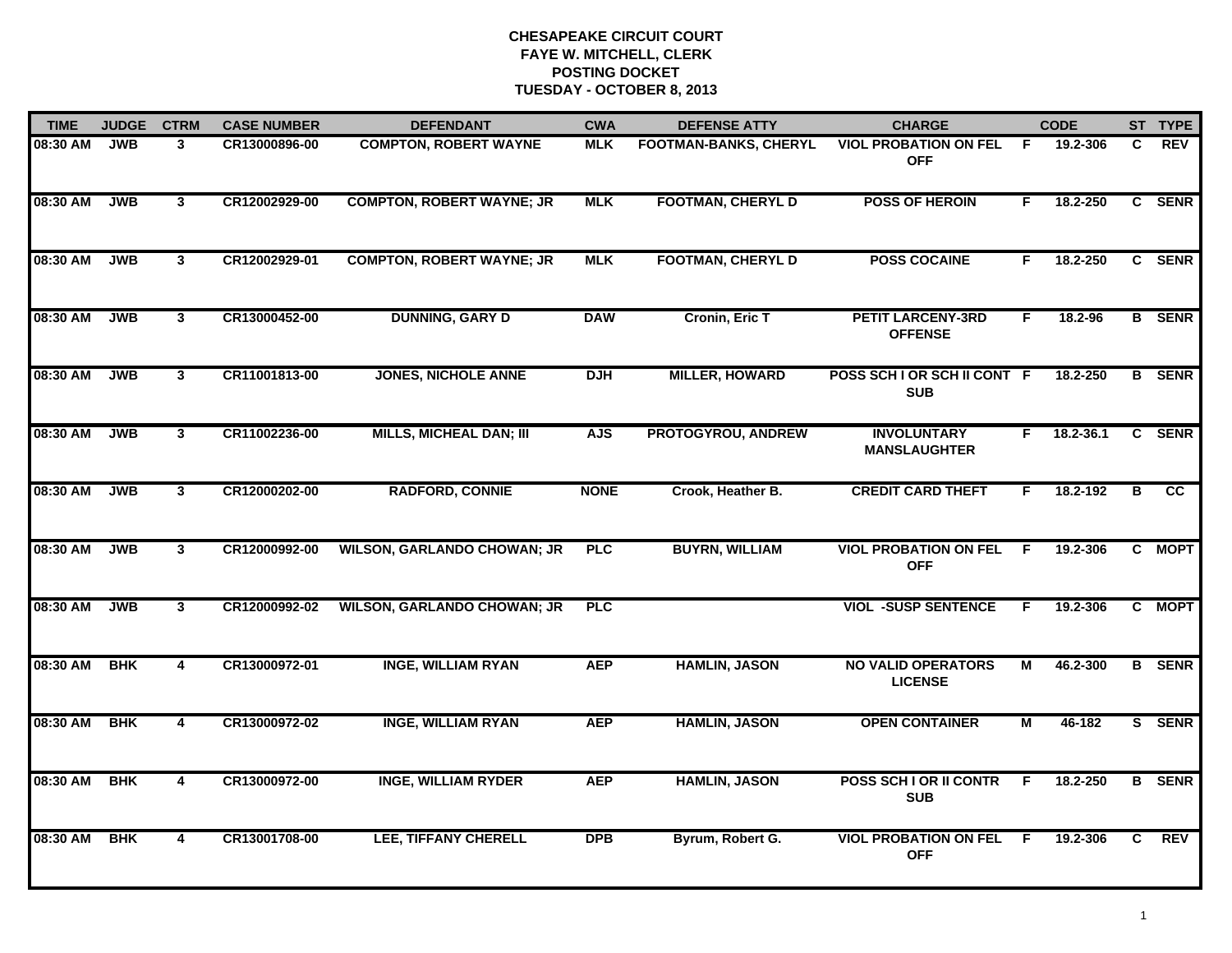| <b>TIME</b>   | <b>JUDGE</b> | <b>CTRM</b>    | <b>CASE NUMBER</b> | <b>DEFENDANT</b>               | <b>CWA</b> | <b>DEFENSE ATTY</b>       | <b>CHARGE</b>                                |     | <b>CODE</b> |                | ST TYPE       |
|---------------|--------------|----------------|--------------------|--------------------------------|------------|---------------------------|----------------------------------------------|-----|-------------|----------------|---------------|
| 08:30 AM      | <b>BHK</b>   | 4              | CR11000412-00      | PLANELLES, MARIA CRISTINA      | <b>ASA</b> | <b>WINN, A ROBINSON</b>   | POSS METHAMPHETAMINE F                       |     | 18.2-250    |                | C SENT        |
| 08:30 AM      | <b>BHK</b>   | $\overline{4}$ | CR11000412-01      | PLANELLES, MARIA CRISTINA      | <b>ASA</b> |                           | FTC CAPIAS-1ST OFFENDER M                    |     | 18.2-456    | C              | <b>CAP</b>    |
| 08:30 AM      | <b>BHK</b>   | 4              | CR11000412-02      | PLANELLES, MARIA CRISTINA      | <b>ASA</b> |                           | <b>FTA - 1ST OFFENDER</b><br><b>REVIEW</b>   | М   | 18.2-456    | $\overline{c}$ | <b>CAP</b>    |
| 08:30 AM      | <b>BHK</b>   | 4              | CR12002761-01      | <b>WOODS, MICHAEL ANTHONY</b>  | <b>SMK</b> | <b>SPENCER, JO ANNE</b>   | <b>VIOL PROBATION ON FEL</b><br><b>OFF</b>   | E   | 19.2-306    | C.             | <b>REV</b>    |
| 08:30 AM MATA |              | 5              | CR12000208-02      | <b>BELTON, RAYMOND LEE</b>     | <b>MLK</b> | <b>GIVANDO, STEPHEN P</b> | <b>VIOL PROBATION ON FEL</b><br><b>OFF</b>   | - F | 19.2-306    | $\mathbf{c}$   | <b>REV</b>    |
| 08:30 AM MATA |              | 5              | CR08003352-01      | <b>HANSEN, JOSHUA JAMES</b>    | <b>MLK</b> | <b>GIVANDO, STEPHEN P</b> | <b>VIOL PROBATION ON FEL</b><br><b>OFF</b>   | -F  | 19.2-306    | C              | <b>REV</b>    |
| 08:30 AM      | <b>MATA</b>  | $\overline{5}$ | CR13001014-00      | <b>HANSEN, JOSHUA JAMES</b>    | $M_K$      | <b>GIVANDO, STEPHEN P</b> | <b>VIOL PROBATION ON FEL</b><br><b>OFF</b>   | - F | 19.2-306    | C              | REV           |
| 08:30 AM      | <b>MATA</b>  | 5              | CR13001112-00      | <b>LOCKHART, DEMETRUIS</b>     | <b>CLB</b> | Taylor, Matthew T; SR     | <b>ROBBERY: BUSINESS</b>                     | F   | 18.2-58     |                | C SENR        |
| 08:30 AM      | <b>MATA</b>  | 5              | CR13001112-01      | <b>LOCKHART, DEMETRUIS</b>     | <b>CLB</b> | Taylor, Matthew T; SR     | <b>USE FIREARM IN FELONY</b>                 | -F  | 18.2-53.1   |                | C SENR        |
| 08:30 AM      | <b>MATA</b>  | 5              | CR13001353-00      | <b>WILLIAMS, EMMA LOUISE</b>   | CLB        | <b>JONES, MARCUS C</b>    | <b>GRAND LARCENY</b>                         | F.  | 18.2-95     |                | <b>B</b> SENR |
| 08:30 AM MATA |              | 5              | CR13001353-02      | <b>WILLIAMS, EMMA LOUISE</b>   | CLB        | <b>JONES, MARCUS C</b>    | <b>OBTAIN MONEY/FALSE</b><br><b>PRETENSE</b> | М   | 18.2-178    |                | <b>B</b> SENR |
| 08:30 AM      | <b>RDS</b>   | 6              | CR13000326-00      | <b>FESSLER, MATTHEW EDWARD</b> | PLC        | Kowalsky, Robert E; JR    | <b>VIOL PROBATION ON FEL</b><br><b>OFF</b>   | E   | 19.2-306    | C              | <b>REV</b>    |
| 08:30 AM      | <b>RDS</b>   | 6              | CR13001878-00      | <b>GODFREY, ANDRE V</b>        | <b>MSI</b> |                           | <b>VIOL PROBATION ON FEL</b><br><b>OFF</b>   | -F  | 19.2-306    | C.             | <b>REV</b>    |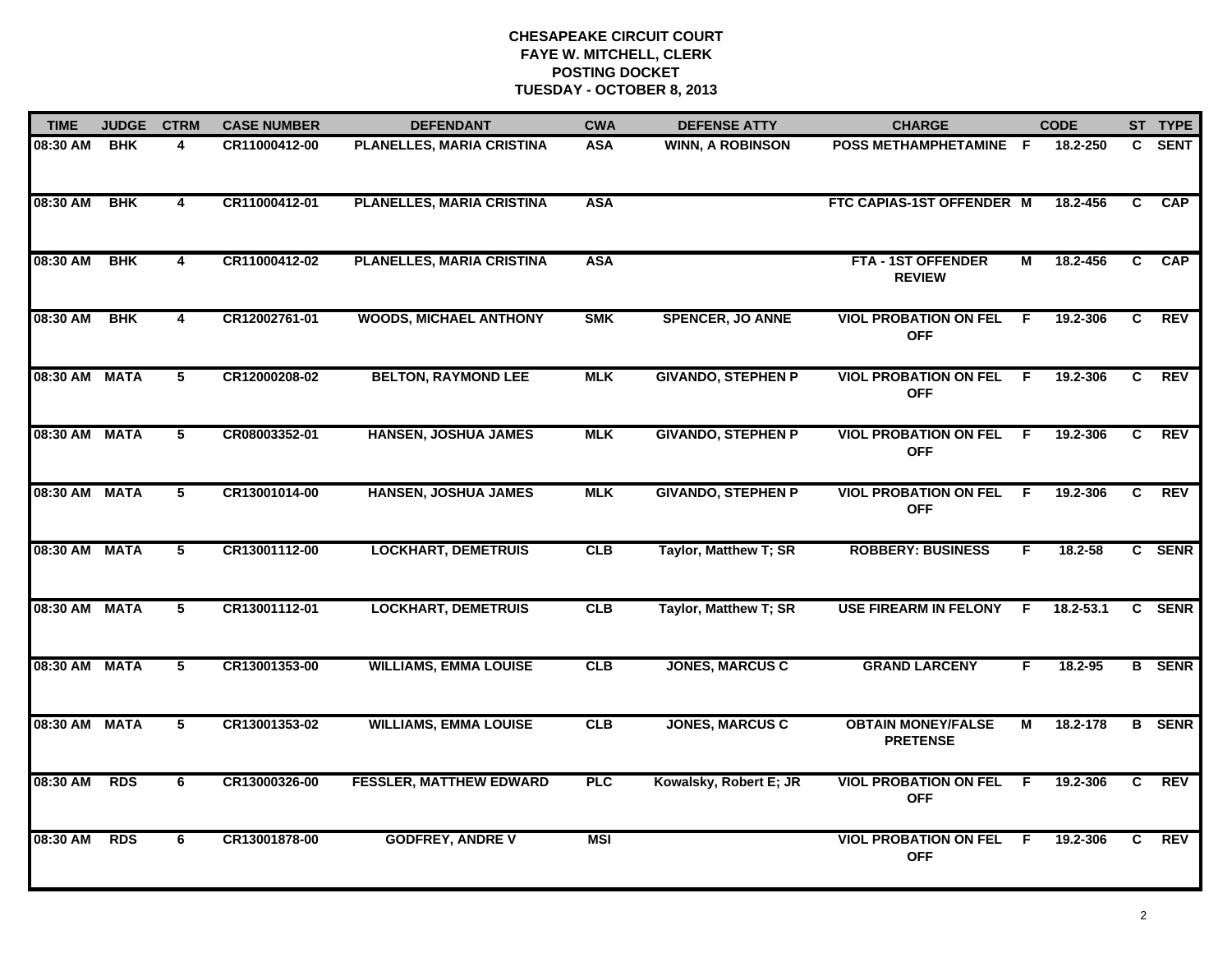| <b>TIME</b> | <b>JUDGE</b> | <b>CTRM</b>  | <b>CASE NUMBER</b> | <b>DEFENDANT</b>                 | <b>CWA</b> | <b>DEFENSE ATTY</b>      | <b>CHARGE</b>                                     |    | <b>CODE</b> |                | ST TYPE       |
|-------------|--------------|--------------|--------------------|----------------------------------|------------|--------------------------|---------------------------------------------------|----|-------------|----------------|---------------|
| 08:30 AM    | <b>RDS</b>   | 6            | CR13001474-00      | <b>STREATER, DENNIS LAMONT</b>   | <b>WHC</b> | <b>PASS, STEPHANIE</b>   | <b>POSS OF HEROIN</b>                             | F. | 18.2-248    | В              | <b>SUP</b>    |
| 08:30 AM    | <b>RDS</b>   | 6            | CR13001474-00      | <b>STREATER, DENNIS LAMONT</b>   | <b>WHC</b> | <b>PASS, STEPHANIE</b>   | <b>POSS OF HEROIN</b>                             | F  | 18.2-248    |                | <b>B</b> TRYL |
| 08:30 AM    | <b>RDS</b>   | 6            | CR10001384-01      | <b>WILSON, JUSTIN REENARD</b>    | <b>MSI</b> | <b>ANDREWS, MARK A</b>   | <b>VIOL PROBATION ON FEL</b><br><b>OFF</b>        | E  | 19.2-306    | $\overline{c}$ | <b>REV</b>    |
| 08:30 AM    | <b>RDS</b>   | 6            | CR10002558-01      | <b>WILSON, JUSTIN REENARD</b>    | <b>MSI</b> | <b>ANDREWS, MARK A</b>   | <b>VIOL PROBATION ON FEL</b><br><b>OFF</b>        | F. | 19.2-306    | C              | <b>REV</b>    |
| 09:30 AM    | <b>JWB</b>   | $\mathbf{3}$ | CR12000170-01      | <b>BRAXTON, CARL EDWIN</b>       | <b>BKF</b> | <b>STOWE, RANDOLPH D</b> | <b>VIOL PROBATION ON FEL</b><br><b>OFF</b>        | F. | 19.2-306    | C              | <b>TBS</b>    |
| 09:30 AM    | <b>JWB</b>   | $\mathbf{3}$ | CR12000170-02      | <b>BRAXTON, CARL EDWIN</b>       |            | <b>STOWE, RANDOLPH</b>   | <b>FAIL TO APPEAR;</b><br><b>CONTEMPT</b>         | М  | 18.2-456    | C              | <b>TBS</b>    |
| 10:00 AM    | <b>FBL</b>   | $\mathbf{1}$ | CR13001713-00      | <b>BAIN, SONNY JAMES</b>         | <b>DPB</b> | <b>WINN, A ROBINSON</b>  | <b>DUI1ST</b>                                     | M  | A.18.2-266  | $\mathbf{c}$   | <b>BOND</b>   |
| 10:00 AM    | <b>FBL</b>   | $\mathbf{1}$ | CR13001713-01      | <b>BAIN, SONNY JAMES</b>         | <b>DPB</b> | <b>WINN, A ROBINSON</b>  | <b>ELUDE POLICE</b>                               | М  | 46.2-817A   |                | C BOND        |
| 10:00 AM    | <b>FBL</b>   | $\mathbf{1}$ | CR13001713-02      | <b>BAIN, SONNY JAMES</b>         | <b>DPB</b> | <b>WINN, A ROBINSON</b>  | <b>SUSP OL</b>                                    | м  | B.46.2-301  |                | C BOND        |
| 10:00 AM    | <b>FBL</b>   | $\mathbf{1}$ | CR13001713-03      | <b>BAIN, SONNY JAMES</b>         | <b>DPB</b> | <b>WINN, A ROBINSON</b>  | <b>OPEN CONTAINER</b>                             | М  | 18.2-323.1  |                | S BOND        |
| 10:00 AM    | <b>FBL</b>   | $\mathbf{1}$ | CR13001713-04      | <b>BAIN, SONNY JAMES</b>         | <b>DPB</b> | <b>WINN, A ROBINSON</b>  | REFUSED BLOOD/BREATH M<br><b>TEST</b>             |    | 18.2-268.3  | C              | <b>BOND</b>   |
| 10:00 AM    | <b>FBL</b>   | $\mathbf{1}$ | CR13002161-00      | <b>BENAVIDEZ, RAMIRO CARDPMA</b> | <b>DJH</b> | Taylor, Matthew T; SR    | <b>BAIL-APPEAL CONDITN OF O</b><br><b>RELEASE</b> |    | 19.2-124    | C.             | <b>BOND</b>   |
| 10:00 AM    | <b>FBL</b>   | $\mathbf{1}$ | CR13001879-00      | <b>BUTTS, LAWRENCE LUTHER</b>    | <b>MSI</b> | <b>BARLOW, JASON A</b>   | <b>VIOL PROBATION ON FEL</b><br><b>OFF</b>        | -F | 19.2-306    |                | C BOND        |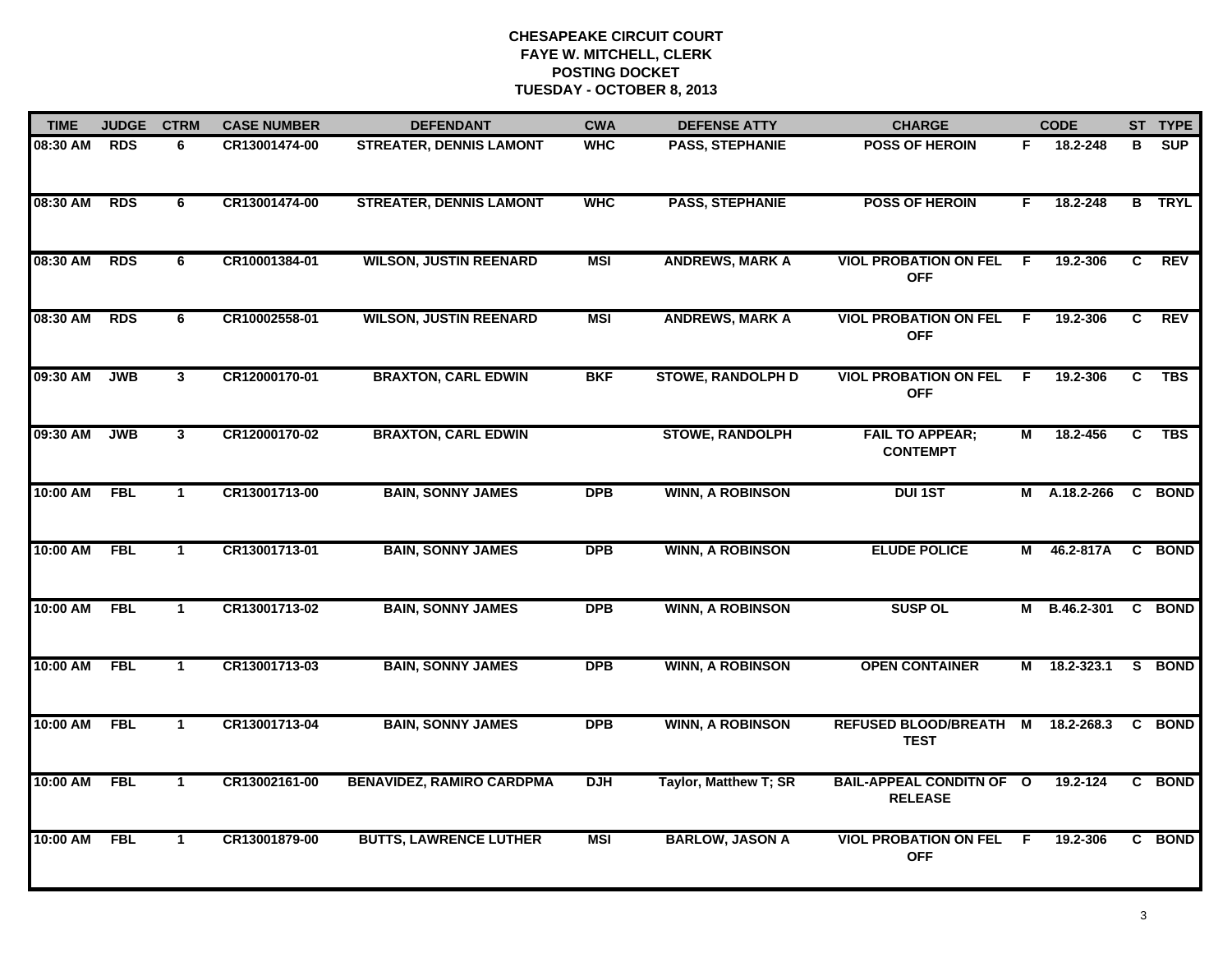| <b>TIME</b> | <b>JUDGE</b> | <b>CTRM</b>             |               | <b>CASE NUMBER</b><br><b>DEFENDANT</b> | <b>CWA</b> | <b>DEFENSE ATTY</b>             | <b>CHARGE</b>                                     |    | <b>CODE</b> |                | ST TYPE       |
|-------------|--------------|-------------------------|---------------|----------------------------------------|------------|---------------------------------|---------------------------------------------------|----|-------------|----------------|---------------|
| 10:00 AM    | <b>FBL</b>   | $\mathbf{1}$            | CR13001896-00 | <b>COWELL, CHAONIANE</b>               | DPB        | <b>TITTER, JENNIFER L</b>       | <b>GRAND LARCENY</b>                              | F. | 18.2-95     |                | <b>B</b> TRYL |
| 10:00 AM    | <b>FBL</b>   | $\mathbf{1}$            | CR13001897-00 | <b>FELTON, TAMEKA</b>                  | <b>DPB</b> |                                 | <b>GRAND LARCENY</b>                              | F  | 18.2-95     |                | <b>B</b> TRYL |
| 10:00 AM    | <b>FBL</b>   | $\mathbf{1}$            | CR13001608-00 | <b>GATEWOOD, JAMES NATHAN</b>          | <b>DPB</b> | <b>TITTER, JENNIFER</b>         | <b>CONCEALMENT 3RD+ OFF F</b>                     |    | 18.2-103    |                | <b>B</b> TRYL |
| 10:00 AM    | <b>FBL</b>   | $\mathbf 1$             | CR13002175-00 | <b>IRBY, LEVAR MARKI</b>               | <b>DJH</b> | <b>LEEMAN, R</b>                | <b>BAIL-APPEAL CONDITN OF O</b><br><b>RELEASE</b> |    | 19.2-124    |                | C BOND        |
| 10:00 AM    | <b>FBL</b>   | $\mathbf{1}$            | CR13002178-00 | <b>WATSON, ROBERT LEE</b>              | <b>DJH</b> | <b>BARLOW, JASON</b>            | <b>BAIL-APPEAL CONDITN OF O</b><br><b>RELEASE</b> |    | 19.2-124    |                | C BOND        |
| 10:00 AM    | <b>JWB</b>   | $\mathbf{3}$            | CR13001936-00 | ANDERSON, DATRELLE JAMAAL              | <b>AJS</b> | MOODY, E                        | <b>EMBEZZLEMENT</b>                               | F. | 18.2-111    |                | <b>B</b> PLEA |
| 10:00 AM    | <b>JWB</b>   | $\mathbf{3}$            | CR13001802-00 | <b>BOND, JEREMIAH DEMETRIUS</b>        | <b>PLC</b> | <b>ROBINSON, TREVOR JARED</b>   | POSS SCH I OR II CONTR<br><b>SUB</b>              | F. | 18.2-250    | $\overline{c}$ | <b>PLEA</b>   |
| 10:00 AM    | <b>JWB</b>   | $\mathbf{3}$            | CR13001802-01 | <b>BOND, JEREMIAH DEMETRIUS</b>        | <b>PLC</b> | <b>ROBINSON, T</b>              | POSS SCH I OR II CONTR<br><b>SUB</b>              | E  | 18.2-250    |                | C PLEA        |
| 10:00 AM    | <b>JWB</b>   | 3                       | CR13001832-00 | <b>COOK, JAMES DOUGLAS; JR</b>         | <b>SMK</b> | <b>HARMON, HARRY DENNIS; JR</b> | <b>THREAT</b><br>ARSON/EXPLOSIVE/BOMB             | F  | $18.2 - 83$ |                | C TRYL        |
| 10:00 AM    | <b>JWB</b>   | $\mathbf{3}$            | CR01000826-00 | <b>EDMONDS, KEITH ANTONIO</b>          | <b>NA</b>  | <b>ERIC PLUMLEE</b>             | <b>RAPE</b>                                       | F. | $18.2 - 61$ | C              | cc            |
| 10:00 AM    | <b>JWB</b>   | $\mathbf{3}$            | CR13001500-00 | <b>PAIRE, BO SHARROD</b>               | <b>BFK</b> | <b>TAYLOR, MATTHEW T; SR</b>    | <b>EMBEZZLEMENT &gt;=\$200</b>                    | F  | 18.2-111    |                | <b>B</b> PLEA |
| 10:00 AM    | <b>JWB</b>   | $\overline{\mathbf{3}}$ | CR13001988-00 | <b>SAULTERS, ALISSA NICOLE</b>         | <b>AJS</b> | Taylor, Matthew T; SR           | <b>POSS OF COCAINE</b>                            | F. | 18.2-250    |                | C TRYL        |
| 10:00 AM    | <b>BHK</b>   | $\overline{4}$          | CR13000938-00 | <b>HAYES, MALCOLM LAVAZEA</b>          | <b>AEP</b> | <b>JONES, M COLSTON</b>         | <b>ASSAULT AND BATTERY</b><br><b>LEO</b>          | -F | 18.2-57     |                | C TRYL        |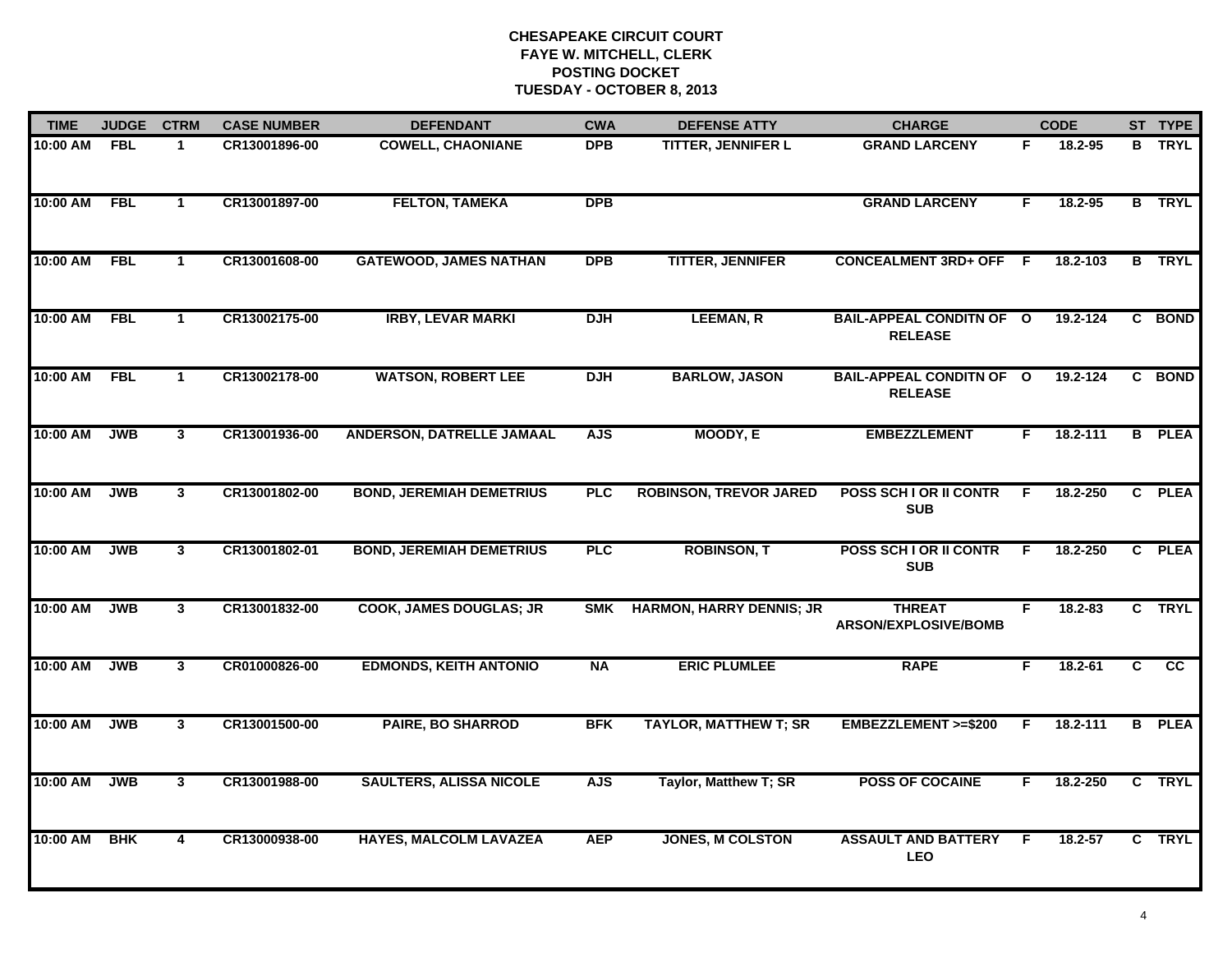| <b>TIME</b> | <b>JUDGE</b> | <b>CTRM</b> | <b>CASE NUMBER</b> | <b>DEFENDANT</b>              | <b>CWA</b> | <b>DEFENSE ATTY</b>     | <b>CHARGE</b>                                    |    | <b>CODE</b> | <b>ST</b> | <b>TYPE</b> |
|-------------|--------------|-------------|--------------------|-------------------------------|------------|-------------------------|--------------------------------------------------|----|-------------|-----------|-------------|
| 10:00 AM    | <b>BHK</b>   | 4           | CR13000938-01      | <b>HAYES, MALCOLM LAVAZEA</b> | <b>AEP</b> | <b>JONES, M COLSTON</b> | <b>FELON POSS WEAPON/NOT F</b><br><b>FIREARM</b> |    | 18.2-308.2  | C.        | <b>TRYL</b> |
| 10:00 AM    | <b>BHK</b>   | 4           | CR13000938-02      | <b>HAYES, MALCOLM LAVAZEA</b> | <b>AEP</b> | <b>JONES, M COLSTON</b> | <b>STATUTORY BURGLARY</b>                        | F. | 18.2-91     | C         | <b>TRYL</b> |
| 10:00 AM    | <b>BHK</b>   | 4           | CR13000938-03      | <b>HAYES, MALCOLM LAVAZEA</b> | <b>AEP</b> | <b>JONES, M COLSTON</b> | <b>POSSESS BURGLARIOUS</b><br><b>TOOLS</b>       | F. | 18.2-94     | C.        | <b>TRYL</b> |
| 10:00 AM    | <b>BHK</b>   | 4           | CR13000938-04      | <b>HAYES, MALCOLM LAVAZEA</b> | <b>AEP</b> | JONES, M COLSTON        | <b>GRAND LARCENY</b>                             | F. | 18.2-95     | C.        | <b>TRYL</b> |
| 10:00 AM    | <b>BHK</b>   | 4           | CR13000938-05      | <b>HAYES, MALCOLM LAVAZEA</b> | <b>AEP</b> | <b>JONES, M COLSTON</b> | <b>DAMAGE PROPERTY</b>                           | М  | 18.2-137    | C.        | <b>TRYL</b> |